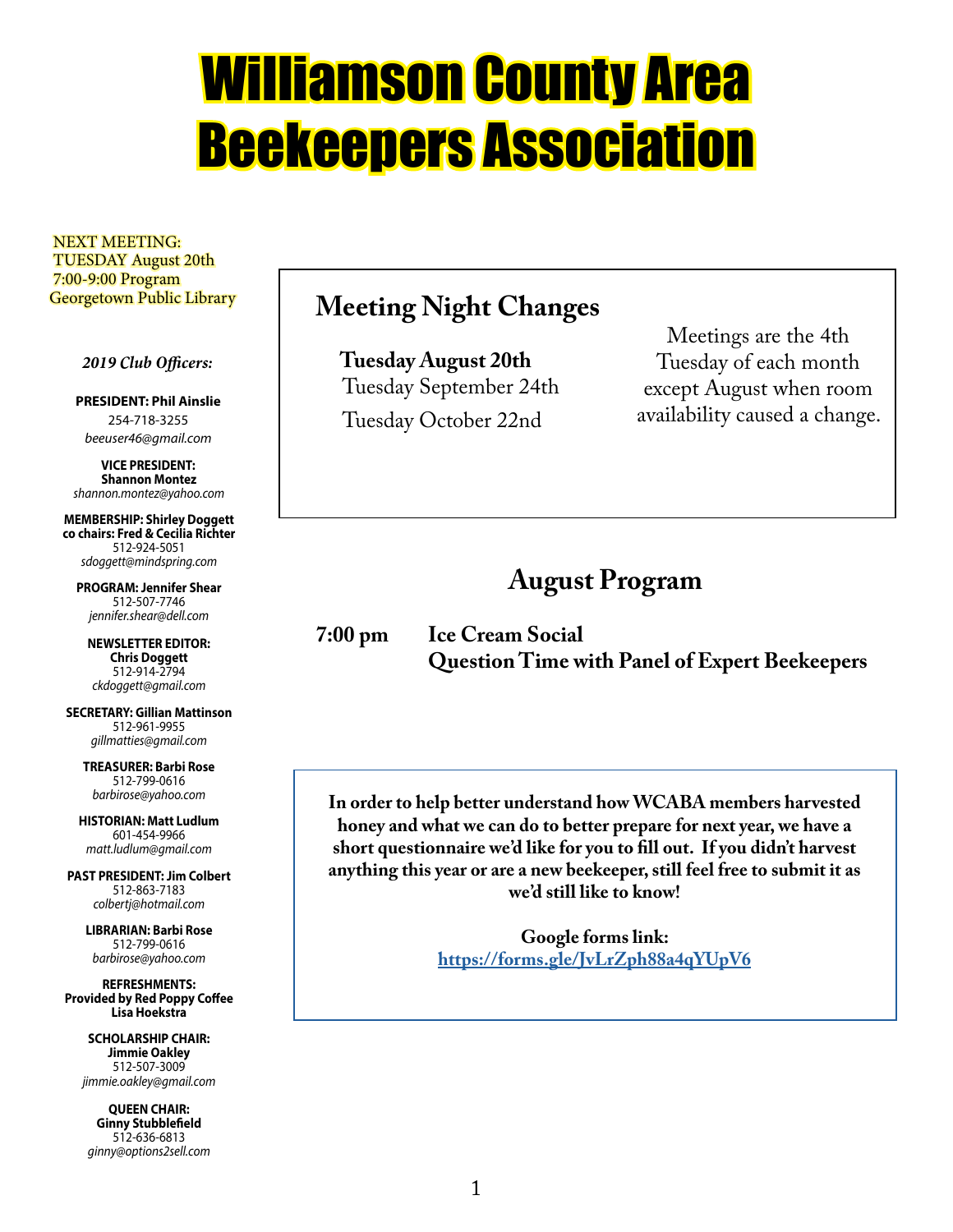## **Stuff I Wish I had Been Told When I Was a NewBee Beekeeper.**

## *from Phil Ainslie, President*

#### **Equipment and clothing:**

1. Cotton suits cling when you get sweaty and bees can then sting through the wet cotton. Solution: vented suit. I was working on an Africanized hive on a high 90's day and sweating profusely. Bees all around and all over me. Ended up with 25 stings on my arms from the grumpy ladies stinging through my suit.

2. I suggest two-piece suits. Most of the time you will only need the top. One-piece suits are more difficult to get in and out of and generally you will only need the one piece suit when you are working with hot bees, bees near the ground or working with a large number of bee hives.

3. Fencing veil: The disadvantage is that your cheek can rest on the mesh when you turn your head, resulting in opportunities for a sting. Again, I was working Africanized bees. I leaned over to pull some frames. The suit pulled across my back and pulled the fencing veil closer to my face. Each time I turned my head, my face rested against the screen. You guessed it, the damnable girls stung me through the veil. Now I use a rimed hat veil. Downside to hat veils is the wind. This can be fixed with a chin strap. The other downside is when working in tight quarters the hat type veil keeps getting knocked around. If possible, try on your bee suit. Purchasing your wearable gear at a seminar offers this opportunity. Be sure to lean over, flex your arms, turn, and twist with the suit on. Binding can cause the veil to rest on your face.

4. Gloves: Yes, they can sting through the leather gloves. It does not happen often but it can occur.

#### **Stings:**

1. Bees can sting through socks. I was extracting some bees that were in the lower portion of porch steps. I was in a full suit and thought I was protected. Well, the bees came out in force, yes indeed, they were Africanized and quite grumpy. The porch step was near the ground and directly in from of my ankles. One bee said, "betcha I can sting through his socks", others said "me too" and the race for my ankles was on. Ugg!

2. Stings itch! All I remembered from the stings I received as a child was the pain. But the pain is not all that bad. The itching at the stings is another matter indeed. Eventually I found that an application of some of my honey to the stings reduced the itching and inflammation significantly. I don't know if this works for anybody else but it works for me. My wife even commented on the noticeable reduction in redness, and swelling.

3. Double check all your suit zippers. Watching bees fly around INSIDE your veil is disconcerting and a little intimidating.

#### **Lifting:**

1. Eight frame supers are the way to go if you prefer deeps and lifting is an issue. This will reduce the load by as much at 14-16 lbs.

2. Medium or shallow supers can be used also in place of deeps. Three mediums are about equivalent to two deeps.

3. You may want to place your hives on a stand that enables you to lift without stooping. Downside to this is that it is possible to have supers that are a bit high as the hive expands into more supers. Generally, in Texas we don't get the high stacks you see on the internet. So far it has never been a problem for me. I keep all my hives 12 to 15 inches off the ground.

#### **Location, location, location**

1. If you have a stream on your property, know how high it will rise during flooding. I lost 4 hives due to flooding. Now they are all on high ground.

- 2. Other things to consider about location:
	- a. Afternoon shade.
	- b. Nearby water source

c. Keep your horses away from the hives when inspecting or extracting.

d. Fence in your bee yard if you have cattle or grazing animals.

e. Place something under your hives to keep the grass at bay. Old plywood, old carpeting or whatever you come up with. This also reduces the chance of getting chiggers in tall grass around your hive. I was mentoring a man that had his bees in tall grass and I managed to get chiggers as a result. Good grief those itched.

3. Of course, the more flowering plants the better.

a. Cotton flower nectar can be attractive to bees, although it is low in sugar content. Cotton also has nectar on the underside of the leaves. Cotton honey tends to crystalize quickly and for this reason it is a good source for creamed honey. b. Wheat is of no value to bees.

c. Corn has pollen but no nectar.

d. Sunflowers are a motherload of pollen and nectar.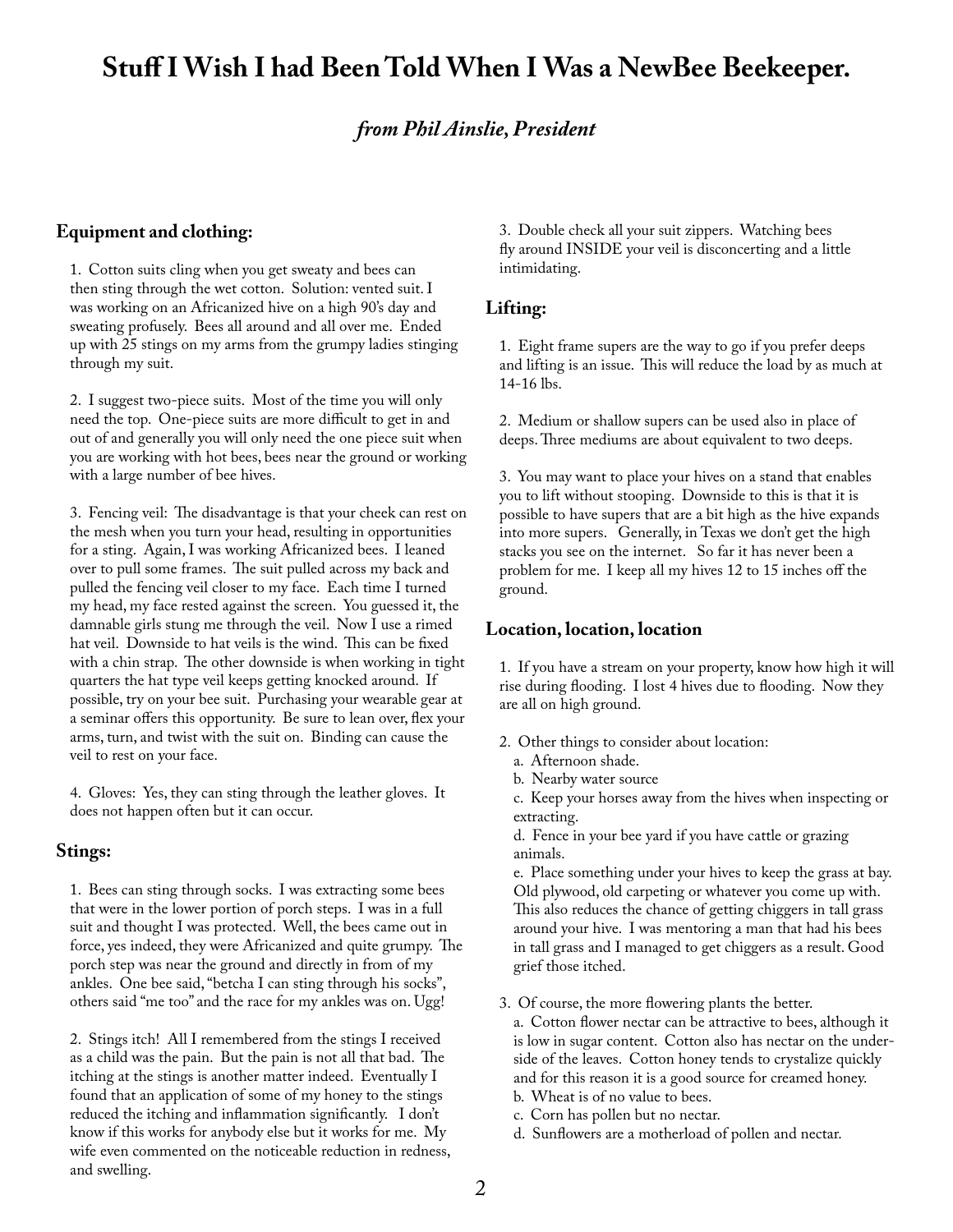## **Grumpy bees, why?**

1. Queenlessness. This aggressive behavior usually stops when you replace the queen.

2. Shortage of nectar-producing flowers (nectar dearth). The bees get aggressive and start robbing. The robber and the robbed both get aggressive.

a. Fighting bees release alarm pheromone and this makes other honey bees aggressive. More fighting=more pheromone=more fighting= escalation. You and your pets become fair game.

b. Dead bees and honey attract wasps and yellow jackets

3. Rainey weather when accompanied with heat and high humidity.

4. Your queen was superseded by a queen with aggressive or Africanized genes. A colony that supersedes the queen sometimes can result in more aggressive bees. That's because you have no guarantee of the new genetics. The new queen mated with drones from goodness knows where. Her offspring may not be as nice as the carefully engineered genetics provided by your bee supplier. When this happens, order a marked and mated queen from your supplier to replace the queen that is now in your hive.

5. As your colony grows in size and the season progresses, the bees become more protective of their stores.

6. Do you launder your bee clothes and veil? Previous stings on gloves and clothing can leave behind an alarm pheromone that can stimulate defensive behavior when you revisit the hive. Be sure to keep your garments clean. You can also smoke the area of the sting to disguise any alarm pheromone that may linger on clothing or on your skin.

 Fellow WCABA members, if you have "stuff you wish you were told", please let me know by going to wcaba.org and click on contact us. It is my wish to compile the list, place it on the website for new beekeepers to peruse.



**William Janke is selling 14 hives - he has developed a severe allergic reaction to bee stings. If Interested please email William at wjanke50@gmail.com or telephone (512) 656-3871**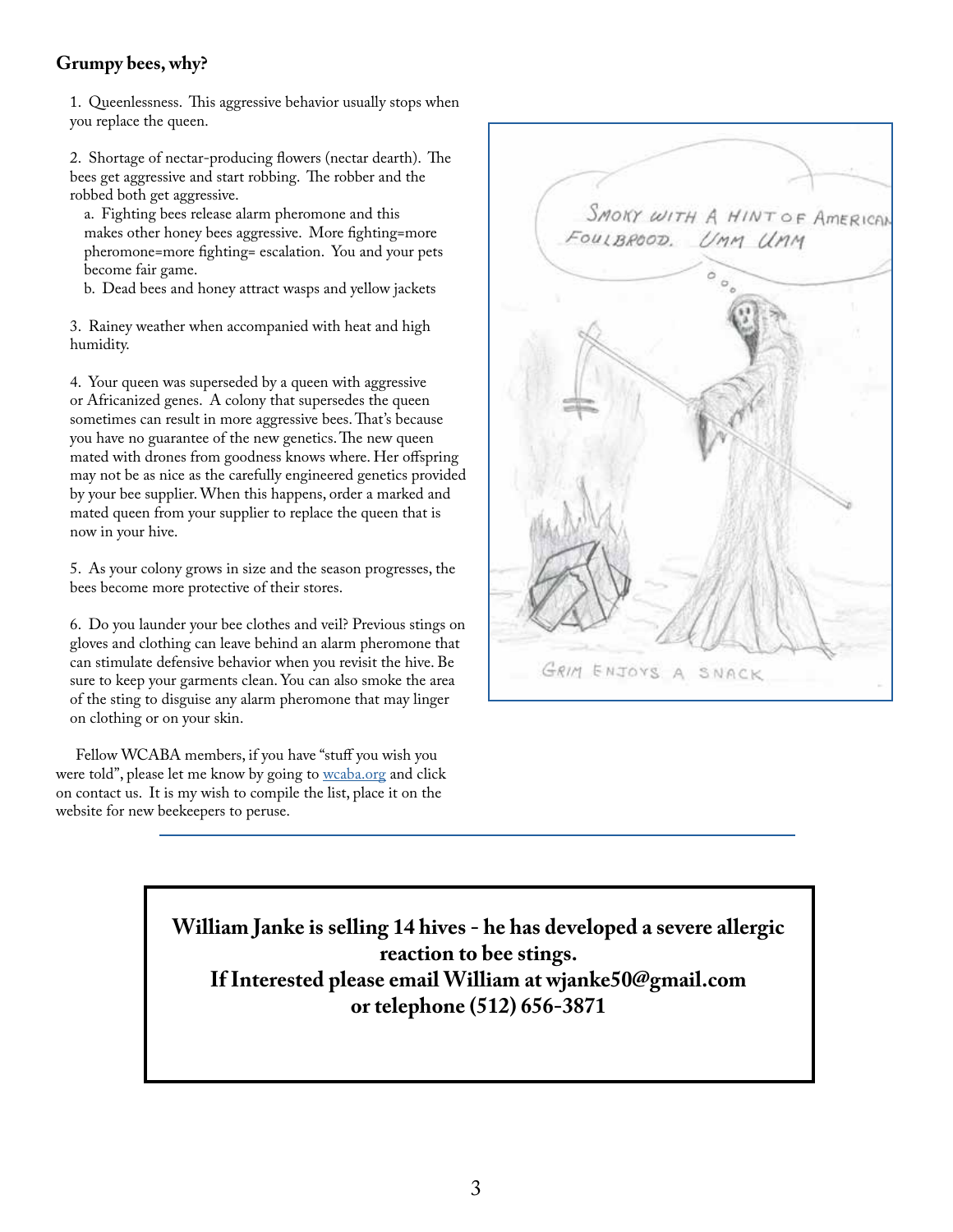## **Hobby Sweetens Couple's Lives**

by Ann Bierschenk - Georgetown

**Extracting honey is an activity that my family always looks forward to each year.** 

 This being an exceptionally cool and wet spring that brought forth an abundance of wildflowers that Lady Bird would be proud of, I found my hives loaded with lots of capped combs containing sweet light honey.

 My mentor, Jimmie Oakley, said, "*You've got a lot of honey!*" and, he offered me the use of the 12 frame extractor at the Bost Farm Honey House.

As providence would have it, the weekend he offered was also the weekend of my  $40<sup>th</sup>$  Wedding Anniversary. What a great time to pull the frames and extract since I would have lots of muscles and hands at the house visiting that weekend.

 I have to admit, the night before we extracted was somewhat sleepless for me as I had visions of accidental spills by grandkids in the Honey House. That morning I got an early start to the Bost Farm with two of my sons, leaving my husband to stay with my elderly mother and instructions for the moms to bring the kids over about an hour later. And, what a fun time it was for my sons. My sons took brief instructions from Jimmie and got straight to work breaking open the caps, loading the extractor, straining the honey and bottling up the sweet sticky delight. There was nothing for me to do but wipe honey drips off the floor.



*Sons David & Stephen uncapping frames with help from granddaughter Claire*



*William County Sun article circa 2010 (see insert)*

 Stuck on the cabinet doors above the countertop, I could not help but notice a yellowed laminated news clipping with a photo of a smiling Mr. and Mrs. Bost entitled **Hobby sweetens couple's lives**. How happy they looked and how much joy beekeeping must have brought to their lives. I could only imagine what it must have been like for them back then.

 About midmorning as random bees bounced off the window screens and fans kept a breeze circulating through the room, a stampede of grandkids came running through the screened doors with fingers ready for sample honey tasting. Jimmie gave each child their own plastic bear and the opportunity to fill it at the bottling station.

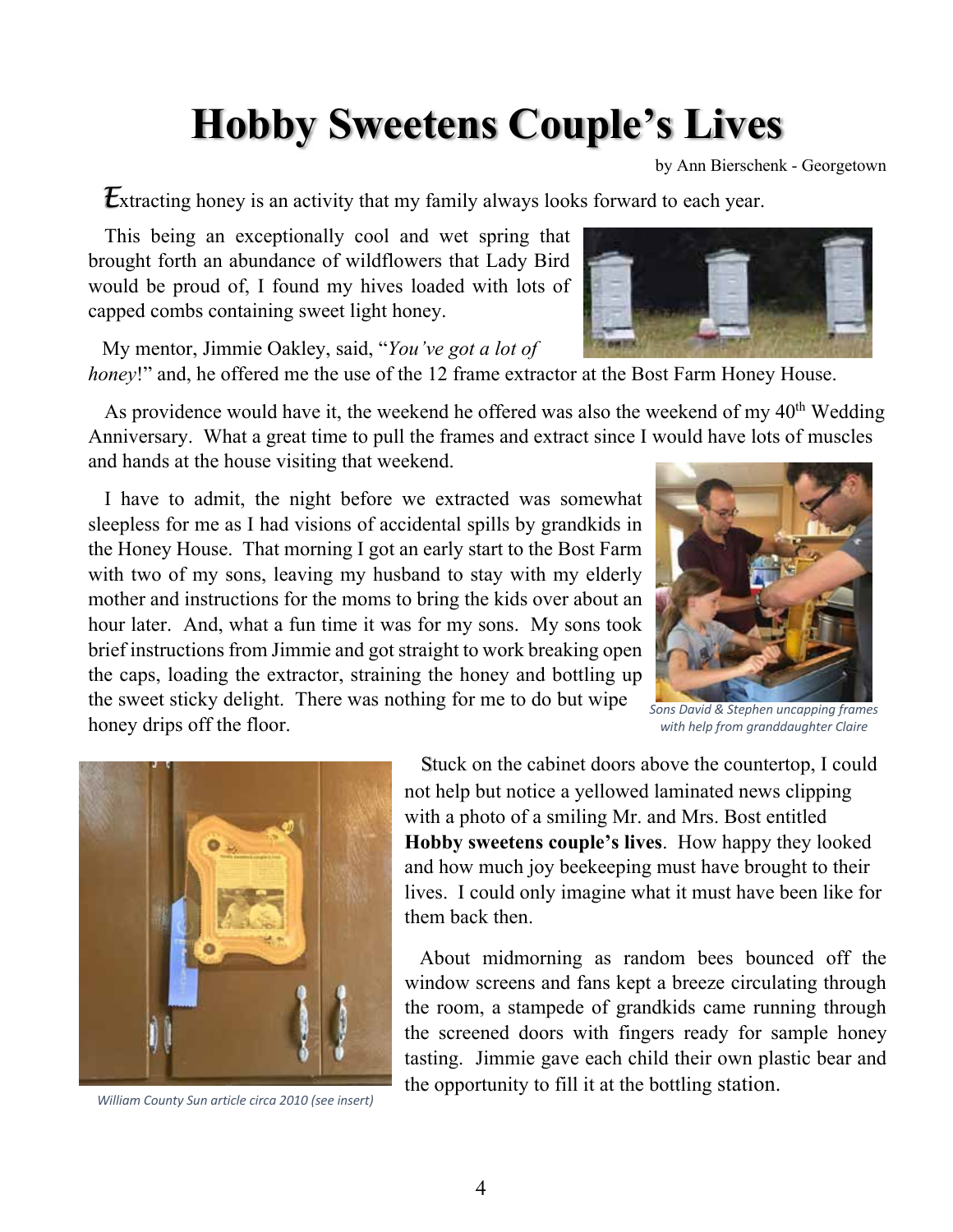



*Anabelle and Abigail tasting the honey Bridget has found a good source in the basket Jacob takes a taste too.*



Photos were being snapped with phones as the grandkids wanted to get into some of the action of extracting. The moms were busy with wet rags trying to minimize sticky fingerprints and honey drips. Jimmie even had a wet mop ready just in case.



*Anabelle is the first to fill her bottle Bridget gets a bottle, while Emily waits Emily fills her bear with David assisting all the kids*

Oh, how good the honey tasted after that final filter, straight from spicket and into the last bucket before being poured into the bottling tank! Yum! The kids just couldn't get enough honey.

 Perhaps a future honey queen is among us today, or maybe a future beekeeper, but there were definitely a lot of honey lovers. And, lots of honey for all to take home with sweet memories of a honey harvest with each sweet taste!

Yes and thank you, Mr. and Mrs. Bost, honey does sweeten our lives in many ways.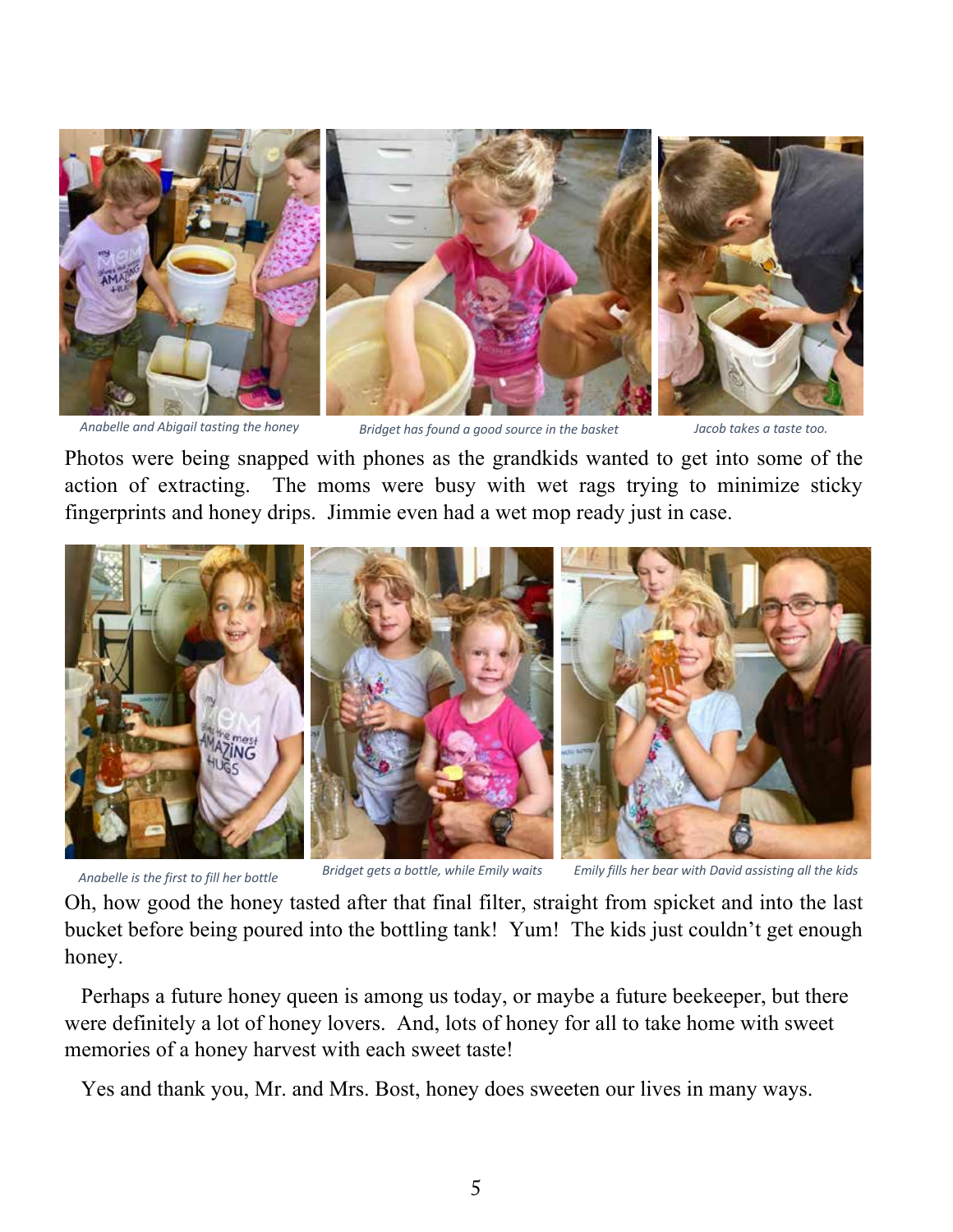## Honey House Pics



*Claire has a step up as she uncaps the frames*



*Honey Bear...All Mine! Bierschenk Grandchildren: Jacob, Bridget, Anabelle, Claire, Abagail, James, Emily*



*through final strainer in the process*



*Claire watches as Stephen pours extracted honey David moves honey to bottling tank before the final containers are filled*



*Granddaughter Claire observes cautiously while grandson Andrew fills containers as granddaughter Abigail watches closely*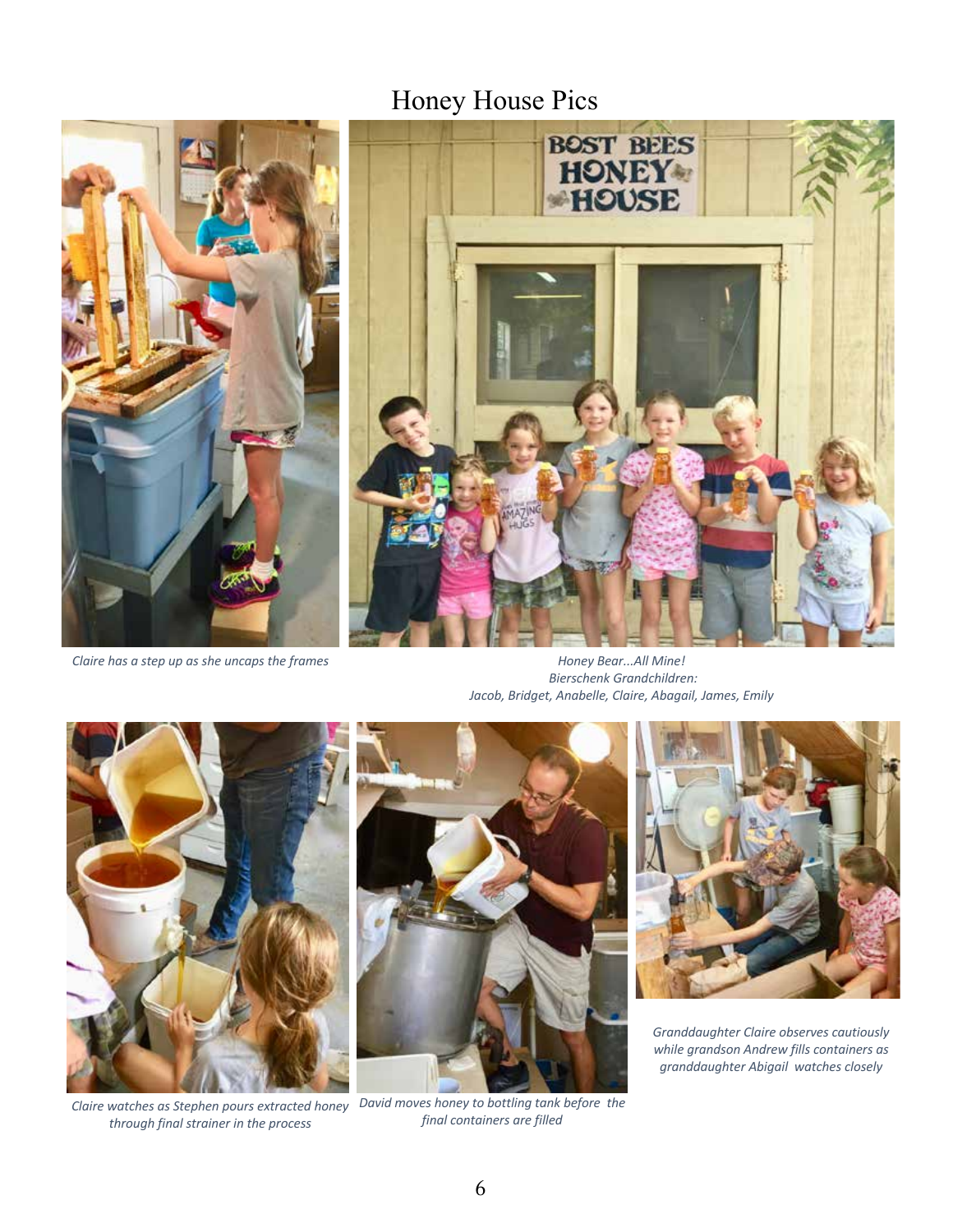## More Honey House Pics



*Making Sweet Memories*

*back row: Wendy, Kevin, Stephen, Cici, David, Kristen, Ann, front row: Andrew, Claire, Bridget, Anabelle, Abigail, Jacob, James, & Emily*



Ann Bierschenk A WCABA member, she extracts and bottle her honey in Williamson County, and hopes to be in her own Honey House by next year.<br> *(pictures and captions by Jimmie Oakley)* 

## Hobby sweetens couple's lives

It all started decades ago with a love for honey, which Robert and Mary Bost used to buy by the gallon to put on bread, cereal, biscuits and anything else that needed a little sweetening. Today the Georgetown couple have 300 hives each with about 70,000 bees. Each hive produces about 50 lbs. of honey each summer. For the past 20 years, the bees have produced enough honey to sell in local grocery and convenience stores.

Robert and Mary retired from the Leander ISD in 1980. Mary served as an elementary teacher there and Robert as a principal for 37 years. Both Robert and Mary are active members of the Williamson County Retired Teachers Association. They say that working together as educators and asbeekeepers has been the glue that has cemented their marriage. "We are best friends," Robert Bost says.



Robert and Mary Bost say that working together almost all their lives has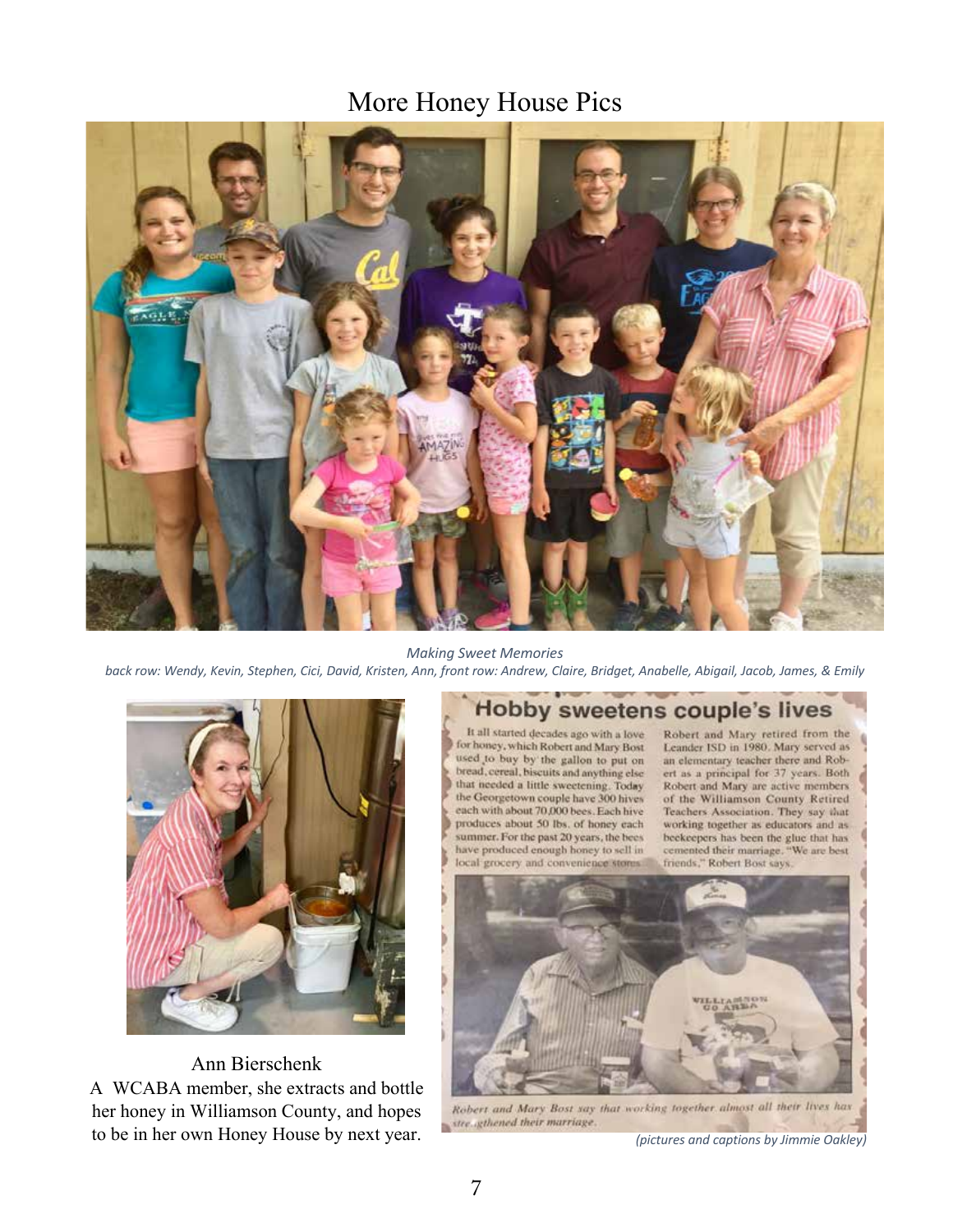## Scholarship Recipients Treating for Mites

by Jimmie Oakley – Scholarship Chair



 July was not a hot month in the Scholarship bee yard, never making it to 100 degrees, but August is a different story, hot, hot, hot!

 Fortunately, the prescribed Apiguard (thymol gel) treatment was started on July  $25<sup>th</sup>$  while the temperatures were well within the effective range (60 -105) degrees).

 The Sustainable Apiary Plan calls for a mite treatment after the spring-summer honey as been pulled and extracted, which was reported with great success in the last newsletter.





*Bailey Brett prepared for an Apiguard treatment*

 The treatment is from a bulk quantity of the gel where the acceptable amount of 25g per week is

administered for at least 4 weeks to span the complete development life cycle of the honey bee while the Varroa Destructor mite would be emerging. This satisfies the 100g maximum amount allowable.

 During each inspection of the hive the scholarship recipient records the resources in the colony to determine any deficiencies. As a result, pollen supplement was added to the feeding regiment along with the  $2$  – one gallon

feeders of 1x1 sugar syrup. The syrup and the pollen serve to continue a steady progress forward during the Texas drought we normally experience before the fall honey flow starts.

 Fall queens have been ordered and will arrive the first part of September in time to set up the

proposed "piggy back" nuc that will go on top of the

existing hive to winter over till spring.

 The scholarship hives still maintain a good bee population and honey reserves and should be ready for this major step in the program curriculum. There will be further mite treatments with Formic Pro before winter to hold down the mite count to assure a healthy colony in the spring.

 Randy Oakley continues to serve as instructor for the group and they are following the plan as laid out.

Thanks to all who participate and support our program. JO



*Reece Brett is assisted by Tami Brett in feeding his hive*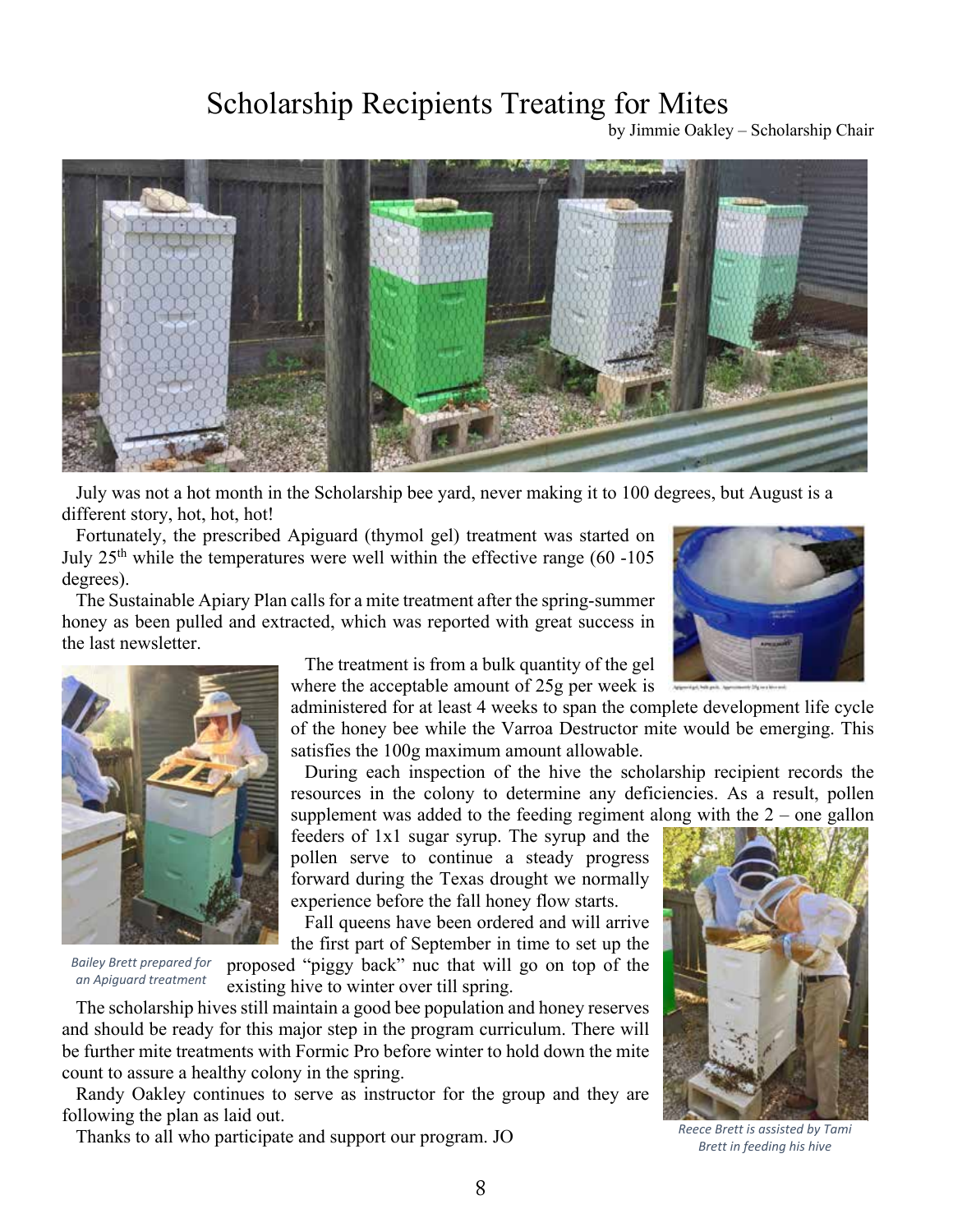### **Williamson County Area Beekeeping Association Meeting Summary - July 23rd, 2019 meeting.**

The meeting was opened by Phil Ainslie, President, at 7 pm.

## President's Announcements

1 . Next month's meeting will include an ice cream social event, and a question and answer panel. A signup sheet was provided for members to sign up to provide toppings.

2. Bee Buzz will be at Rudy's BBQ, at the IH35 location, in Round Rock from 2 pm -4pm. This is an informal, come and go, meeting to talk about any aspect of bees that you please. The meetings will be on the Sunday following the monthly WCABA meeting. Look for the table with the super on it !

3.The WCABA is still in need of mentors to support our members. Consider being a mentor. You can get more information from the WCABA website under "Mentor/Mentee program". You may know more than you think, and you can help a fellow member. Give it a go !!

4. If you have any suggestions regarding the website, please don't hesitate to contact a board member. We would love to have your input. Let us know what you want to see more of, less of, or a change in the layout.

5. Please complete the survey, provided by Matt Ludlum, regarding the honey harvest this year. The survey is only 6 questions, and it will help gathering data on the honey production in our area. The survey to be completed by members present at the meeting.

6. Floor was opened up for announcements:-

A gentleman is selling 2 cases of mite treatment, and he will take no more that a \$1. Michael McPherren has a collection of books for sale.

Beekeeping 101 - 102. Keeping Honey bees Successfully in Central Texas, presented by Randy Oakley.

I very informative presentation on vertical splits, the Oakley hive management approach, and numerous questions answered.

Members Present:- 72

Door Prizes. - 7 lucky winners

The meeting was closed by Phil Ainslie, President.

The next meeting will be held on **Tuesday August 20th** at the Georgetown Library. This is the 3rd Tuesday, and Not on our regular 4th Tuesday!!

Gillian Mattinson. Secretary, W.C.A.B.A.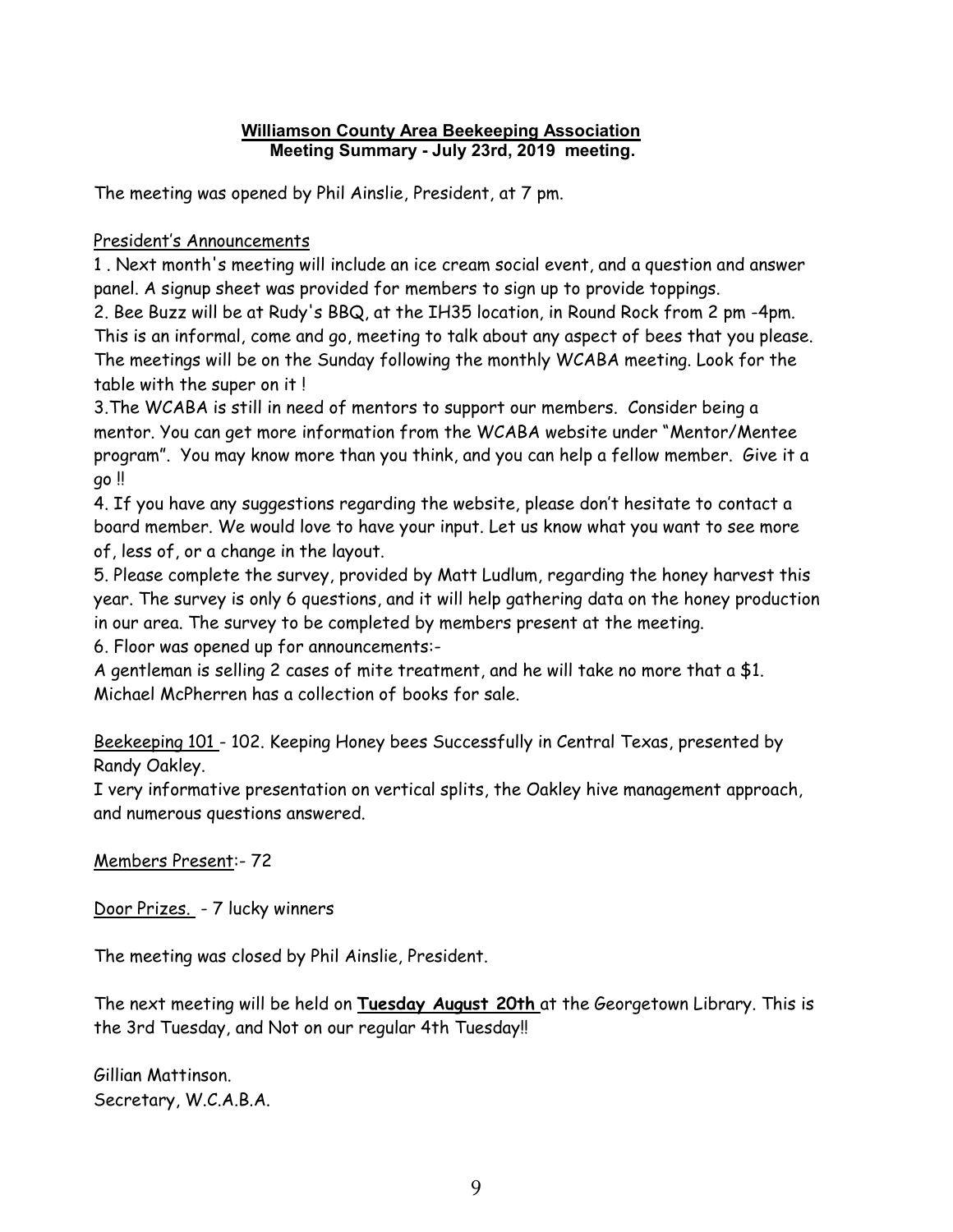## Honey Tasting & Judging at September Meeting<br>It's not too early to be thinking about the Honey Judging and Tasters Choice Contest that is always

held at the WCABA regular meeting in September when we celebrate National Honey Month.

 In regard to that I would like to cover for our new members and remind our veterans of what we do and why and maybe offer some tips as you prepare for the September event.

 As far back as I have been a member of WCABA we have had a "honey tasting" as a fun thing to do as the summer harvest season drew to a close. I retired from commercial beekeeping after 10 years in North Dakota and experienced my first tasting while a new member of WCABA myself. Believe me, it was an eyeopener. Having produced and sold semi loads of northern honey to packers in the twin cities, it never really occurred to me just how different honeys can taste.

Texas is blessed with some really fine flavored honey and many of them

come from our area, so bring your baby food size jar of your honey to be placed with all the others as we once again do the "TASTING", just for the fun of it. There will be a first (blue), second (red) and third place(white) ribbon presented and the bragging rights for the next year that go with it if you are a winner.

 The judging is all subjective based on the individual palate, because everybody tastes, and everybody judges. As all of the small samples of honey are lined up on the table, all who participate in the tasting get three votes to mark by

the ones they think deserve their vote, and the one *2018 Winners: Ginny Stubblefield, May Bost, & Kay Oakley* getting the most marks is declared the "Tasters Choice" for 2019. That's easy enough, right? The hard part is that you only get three votes.

 On the Honey Judging side, there are actually judges (3) that are tasked to judge the honey going to the State Fair of Texas held in Dallas in October. Any club member can submit a \*2lb. glass queenline jar of their honey to be judged against the standard and then to be donated and sent to the Fair where it will be on display in the Texas Beekeepers Association Honey Booth while the Fair is in progress. The honey will then be donated to the Happy Hills Farm in Granbury, Texas in support of their work with children.

 The judging is based on a 100-point system where credit is given for container appearance and fill level, *Judging: Frank Hunt, Chris Doggett,& Shannon Montez*



the freedom for foreign material, and the flavor and brightness of the honey. Each entry will be presented with a ribbon based on how the honey stacks up again the standard.

 I have provided some addition tips on preparation of your honey for this part of the competition in hopes that you'll have an enjoyable experience and learn something about the presentation of your honey.

I hope this may become one of your favorite parts of the beekeeping year. JO

*\* If you need a 2lb. glass jar for your entry or a baby food jar for your sample, contact Jimmie Oakley at the Bost Farm [512-507-3009]*

*Many samples to taste*



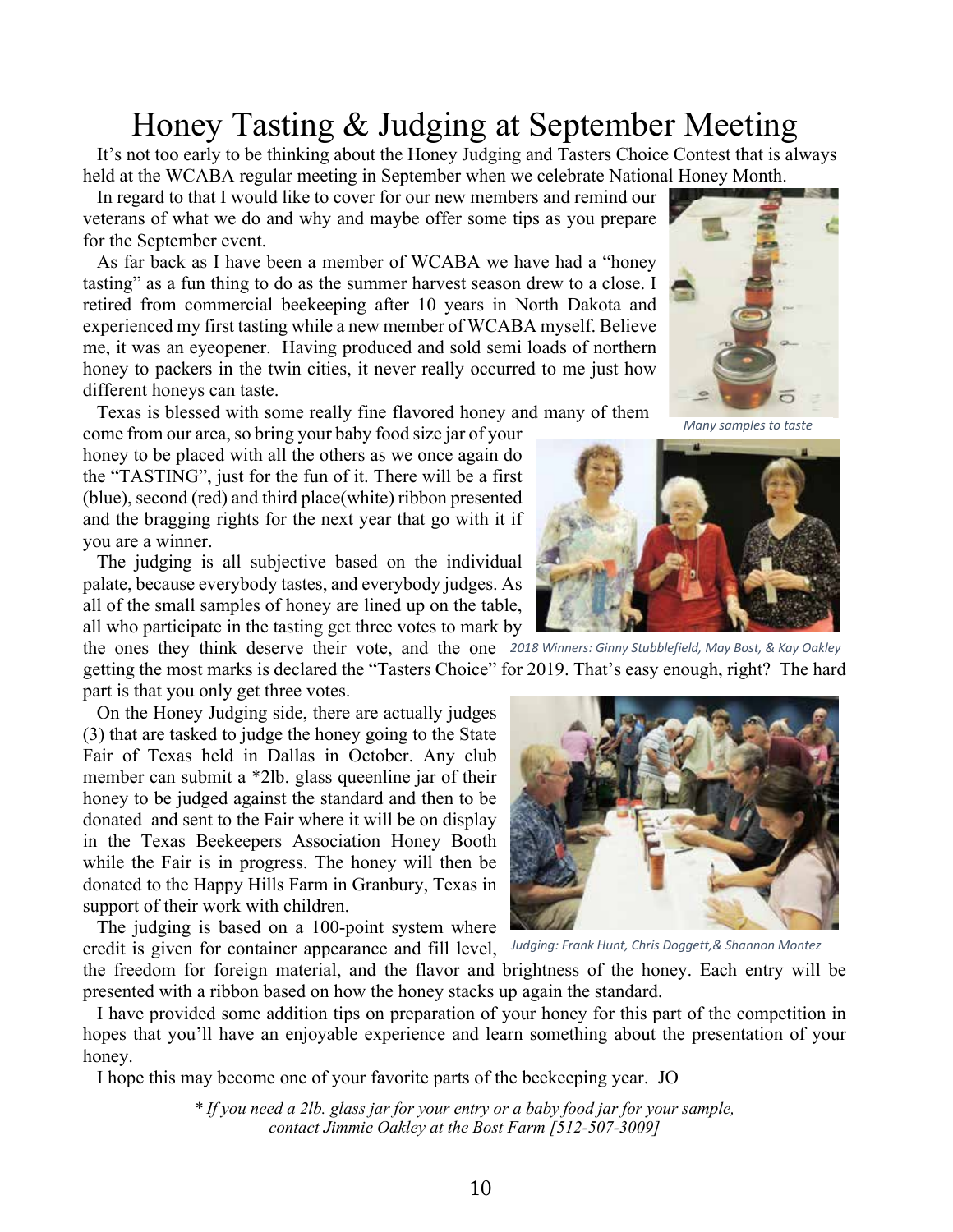## **Preparing Honey for Show**

By Jimmie Oakley 2018 TBA Honey Show Committee

\*Note: Bees make the honey and you are not winning on the honey, but your presentation of the honey. Judges look at how you present the honey and taste is a secondary (sometime deciding) factor.

Make sure you present your honey in the container called for by the contest. Use the right container: Queenline Jar  $-1\#$ ,  $2\#$  - and a good lid!!

Cleanliness is next to…\*\*

Make sure your containers are clean. Wash in dishwasher by themselves. Never touch the jar with your hands after that; use lint free cloth (flower sack towels) or photo gloves.

Pick the Jar Well (blemish free). Look carefully for bubbles or flaws in the glass, even the bottom.

Put Good Honey in your Jars. Honey Quality Check - Choose only fully capped frames (moisture) and taste it for flavor (no bitter weed, leafy spurge, goldenrod). Filling your Jars: Slowly, holding with a towel, tipped at an angle to prevent bubbles.

Fill Level of Jar: Up to the top screw thread (the first time). Reduce lever before entering into the contest. This allows for removing bubbles and/or debris later. Cover Jar with Plastic Wrap: Judges look under the lid and no honey should be there, remove the plastic wrap before giving to judges.

Bottle Honey Early as Opposed to Late: Give your honey time to settle up and provide opportunity to skim or remove bubbles and/or debris. Remove top layer with a silver spoon to above the inside fill line. You should not see empty space below the lid.

\*Honey is judged on three categories, Light, Amber, & Dark, the Appearance of the Bottle (cleanliness of the bottle inside and out, no honey under the lid), the Uniform Fill (up to fill line), Free of Foreign Matter (granulated crystals, bubbles, foam, wax, lint), Flavor, and Brightness (clear, sparking, transparent).

Hints: You can heat honey slowly and allow bubbles to rise by leaving the jar in a closed, parked car all day (in Texas  $= 100 + \text{degrees}$ ).

To remove specks, wax, or lint try long wooden squares to move the foreign matter to the top and dip off with silver spoon.

Polish jars with silk cloth.

Use individually cut moist square of lint free cloth (white men's handkerchief) to wipe underside of lid before

presentation.

Store honey in room temperature above 57 degrees to avoid granulation.

*\*\* I realize this might be overkill for most honey presentations, but good rules to remember anyway. JO*